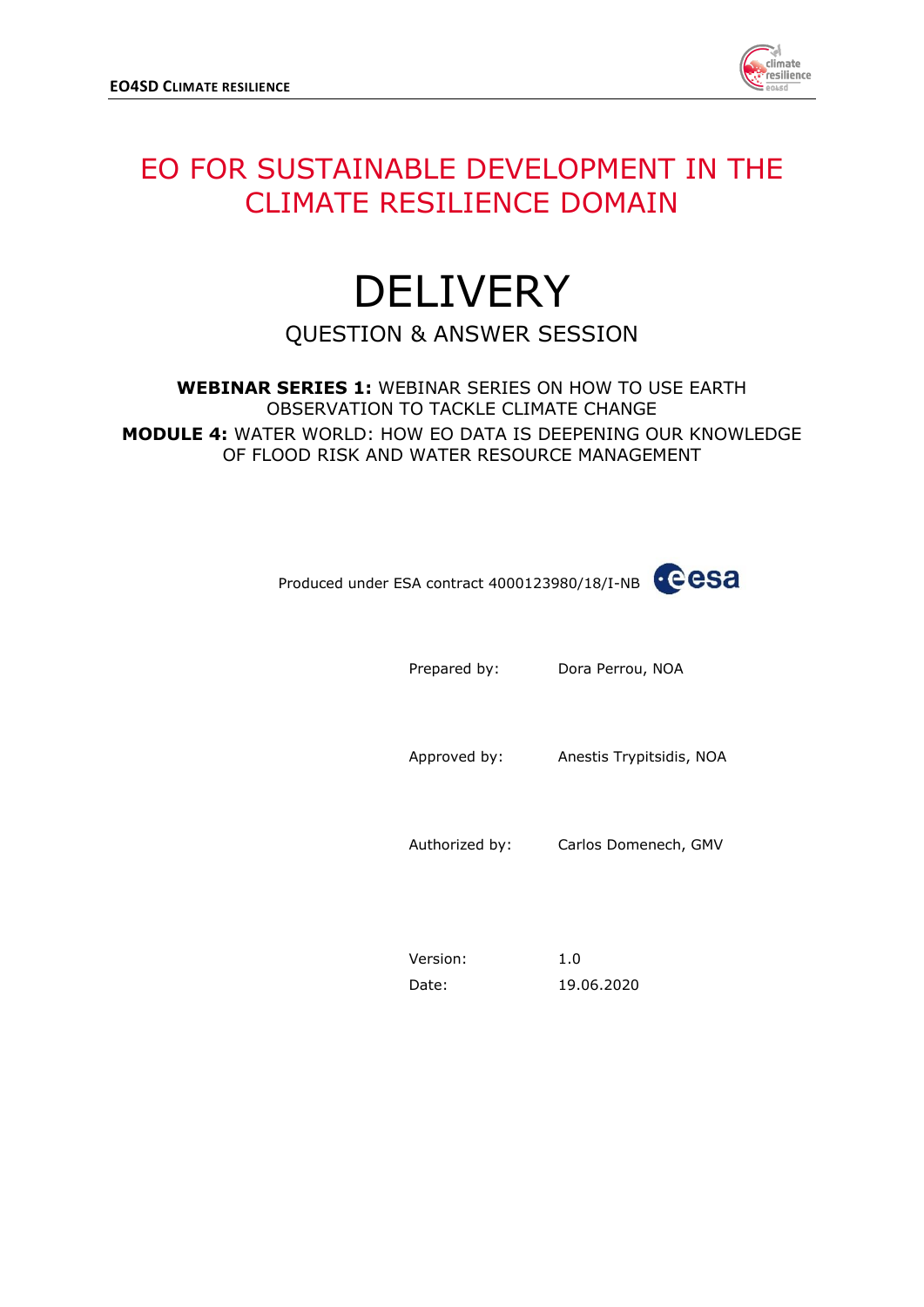

## **Q&A**

Q1: **Anonymous Attendee:** Hi - Question for Norman: where have you currently tested the wetland and water monitoring products? Have you tested this in drier areas?

A1.1: **Christian Treml:** Hi! The algorithm was tested and already applied across the world A.1.2: **Norman Kiesslich:** Some specific examples are the state of Amazonas in Peru (ca. 270.000 km2 on a bi-weekly basis), Zambesi watersheds (ca. 250.000km2 on a monthly basis), African Horn (ca. 220.000km2 on a monthly basis), Sahel zone (ca. 400.000km2 on a monthly basis) and many more. The above examples were produced and delivered for 2 years from 2016-2018.

A.1.3: **Norman Kiesslich:** This method was also used to produce the High Resolution Layers for Surface Water for all of Europe (EEA, 39, incl. Turkey; 10.180.000 km2)

---

Q2: **Generich Capuli:** Aside from creating trends of the past, can we also utilize the available 'layers'/parameters to generate future projections/models?

A2: **Norman Kiesslich:** Dear Generich, this service provides past trend up the the present (i.e. the past month). The service itself does not perform modelling to predict water availability but the information allows for the identification of trends and their assessment in relation to other key variables (e.g. precipitation, actual evapotranspiration, etc.). These variables are also available from satellite observations. But the service we provide is limited to the detection of water from the satellite data, modelling is not included in the service itself.

---

Q3: **Manuel Nhangumbe:** Is there any specific method you used for thresholding the time series? I mean those different thresholds for detecting dry, wet land, permanent water. A3: **Christian Treml**: The water and wetness classification thresholds are based on the specifications of the Copernicus HRL WAW2015 and WAW2018 layers defined by the European Environmental Agency. The thresholds are applied rule based to the water and wetness frequencies which are also outputs of the water and wetland extent services.

---

Q4: **Elke Verbeeten (African Risk Capacity):** Thank you for the presentation. Is the Water & Wetland Monitoring service intended to be available as a free service? I can find the technical specifications ("surface water monitoring"), but not the actual service. If I can examine products somewhere online, could you share the link?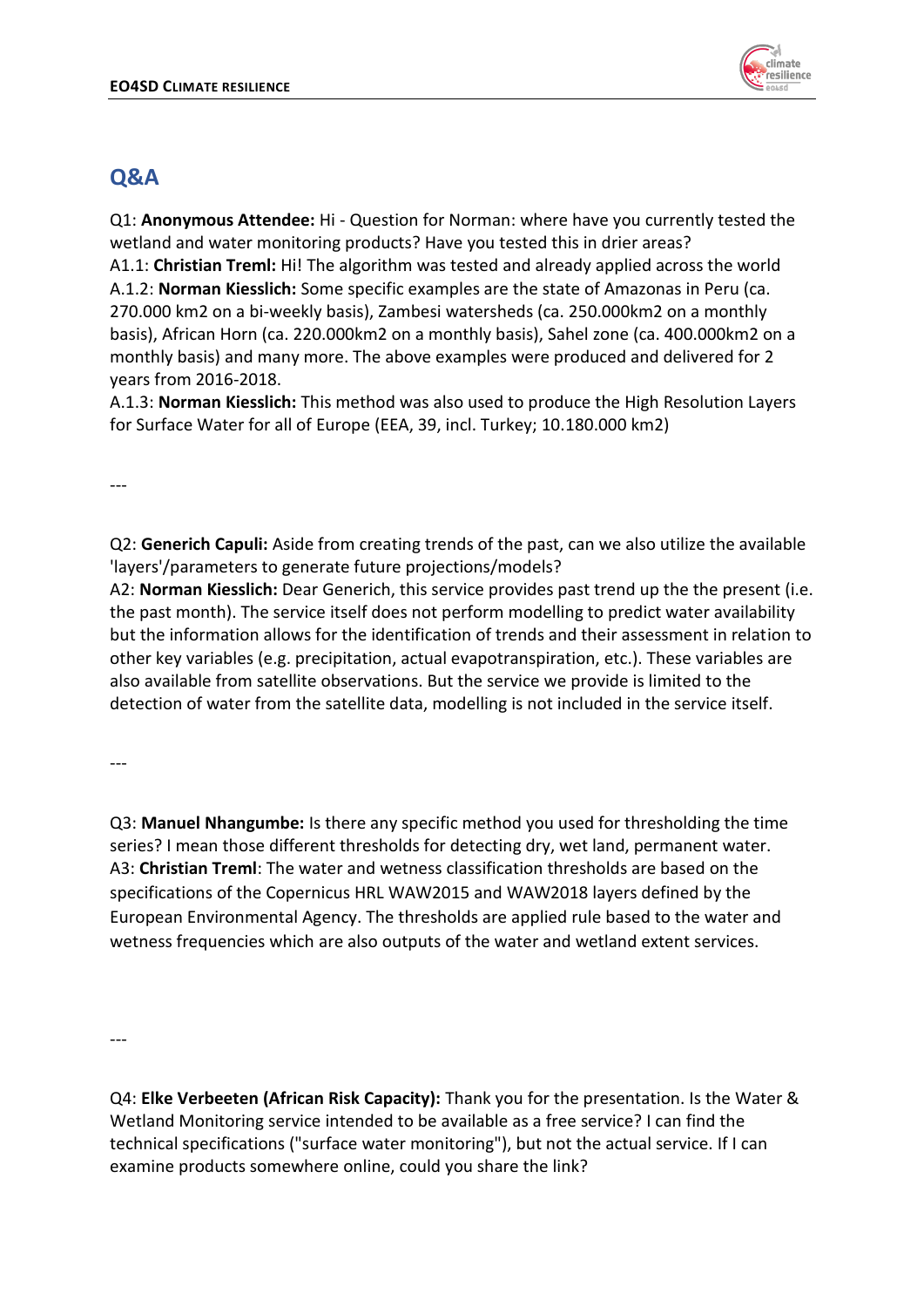#### **EO4SD CLIMATE RESILIENCE**

A4: **Christian Treml :** This is not a free service, but it was/is provided as a service **upon request** from engaged stakeholders under the collaboration with EO4SD CR (accuracy is much higher) or the EO4SD Lab (automatic solution with lower accuracy). You can visit our portal https://landmonitoring.earth/portal/ where you can find the HRL15 Water&Wetness layer as well one example of water dynamics in the Phillippines (Manila).

---

Q5: **Elke Verbeeten (African Risk Capacity):** Are the same algorithms used as you (Geoville) have used in the comparison of some flood scenes for the African Risk Capacity? A5: **Christian Treml**: The same principles apply to both applications - it is the same algorithm but applied on single scenes instead of monthly composites and metrics.

---

Q6: **Sebastian Goihl (LfULG):** Hello. Question to Norman: Do you have a Demo or a Web Viewer, so that I could show my colleagues the wetland and water monitoring service? A6: **Christian Treml:** Hello Sebastian! You can visit our portal

https://landmonitoring.earth/portal/ where you can find the HRL15 Water&Wetness layer as well one example of water dynamics in the Phillippines (Manila). Just click on the Maps menu

---

Q7: **Flavia:** This is a question for Norman - thank you for your interesting presentation. I was wondering if you have seen any significant differences in the amount of water in water bodies/the frequency of flooding/any change that may result from global warming since 2016. Also, how are the thresholds for the different classes (permanent water, temporary water etc) determined? Thank you in advance

A7: **Norman Kiesslich:** Dear Flavia, the service is requested by different stakeholders with varying interests ranging from the monitoring of waterway navigability / the migration of sand banks, location and live time of ephemeral water bodies for pastorial use to climate change impact assessment. So, yes, that is a use case. However, for climate trend analyses, longer time series are needed which means that for now we need to combine this service with Landsat datasets which are of lesser quality because they are of coarser resolution, were recorded less frequently and had no radar component, which plays an important role. So it´s to be compared with caution. Changes from 2016 on are evident in some parts of the world but due to the limited length of the time series, I would not go so far as to reliably attribute those to climate change.

---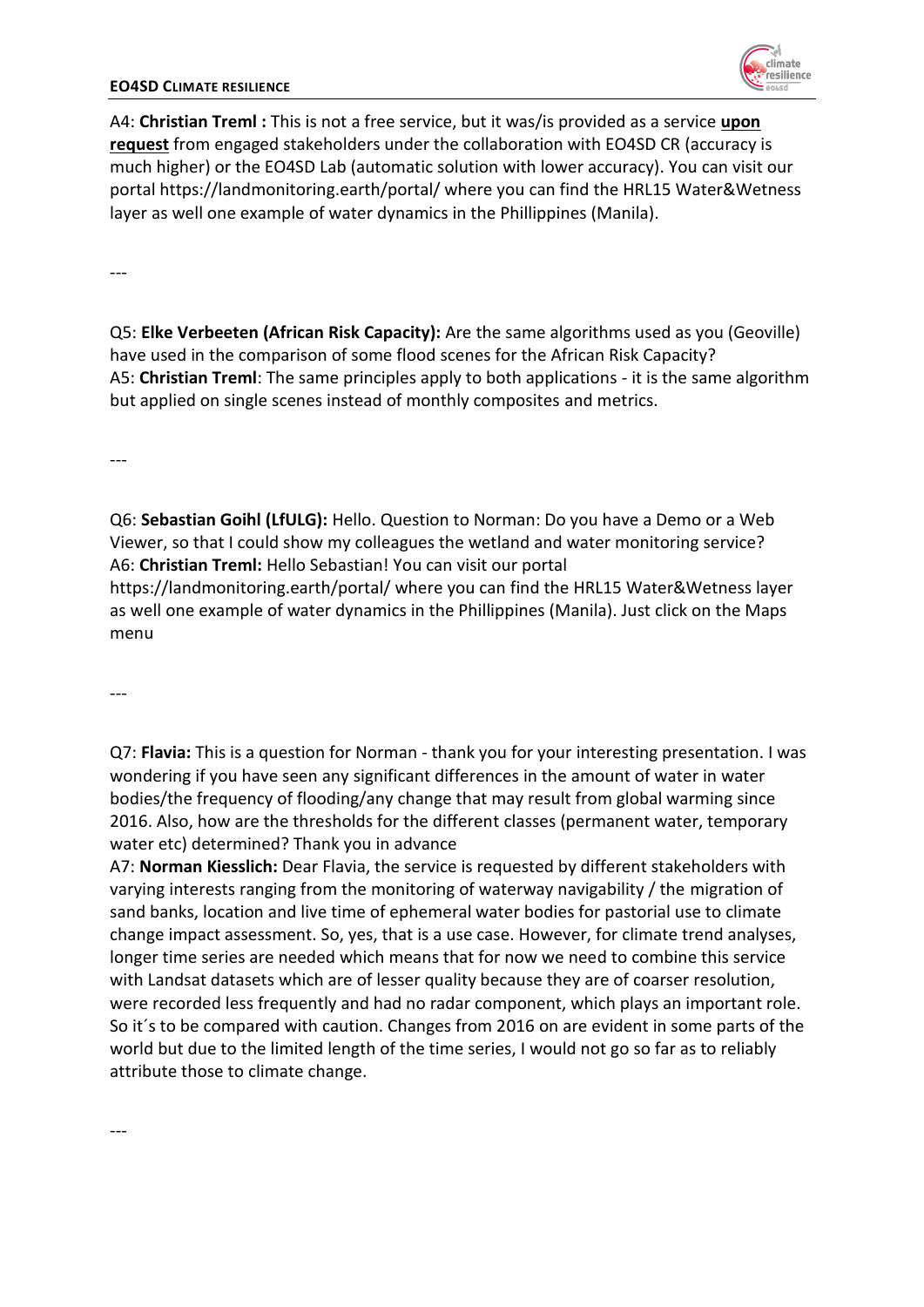

Q8: **Anonymous Attendee:** This is based on a combination of Sentinel-2 and Sentinel-1, right? A8: **Christian Treml:** yes

---

Q9: **Anonymous Attendee:** Question for Norman: how did you deal with desert sand in Sentinel-1 imagery given the fact that sand has a very similar (low backscatter) response compared to flooded areas?

A9: **Christian Treml:** Since we use Sentinel-2 imagery as well, we compute sand/bare soil indices to mask out these areas

---

Q10: **Romy Schlogel:** Hello Norman, I'm a UNITAR-UNOSAT trainer in geoinformation technology for DRR in African countries. I'm wondering if it'd be possible to use the wetness and water frequency maps for capacity building in these countries? are the data/results freely available to download?

A10: **Norman Kiesslich:** They are not freely available for download but if you´re interested in some samples, I´ll be more than happy to send them to you. Which part of Africa are you most interested in? We have time series from the Zambesi region, for example. Would you be interested in those? Please reach out to me via email: kiesslich@geoville.com

 $---$ 

Q11: **Anonymous Attendee:** For the precipitation data, aside from the ECMWF, can we also utilize other accessible ensembles and then integrate or 'collate' them? A11: **Mohamad Nobakht**: At the moment ERA5 data are used for analysis of extreme events. We may cover other sources of data in future

---

Q12: **Charles Serele:** Hi Mohamed: Question on the previous slides: how do they or can they incorporate/compensate for climate change ? In areas with clear wetter/drier trends or with changed intensity the return period calculation would otherwise not give realistic probabilities.

A12: **Mohamad Nobakht** If you mean the historical climate change trends, we used GEV analysis based on the stationary assumption. The non-stationarity of the trends will be covered on the future updates of the tool